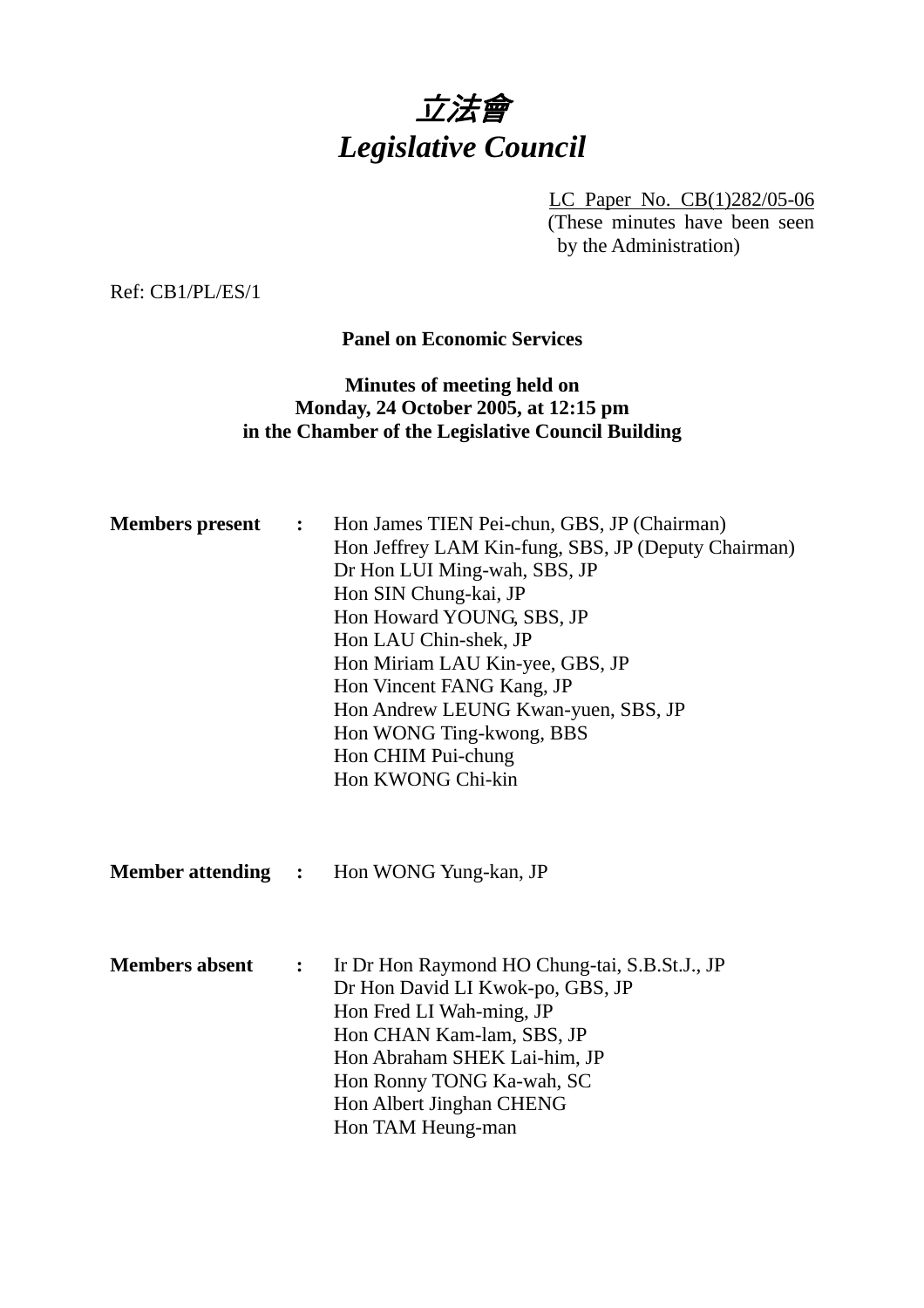| <b>Public Officers</b> |                                              | <b>Agenda item IV</b>                                                                                                                                                                  |  |  |  |  |
|------------------------|----------------------------------------------|----------------------------------------------------------------------------------------------------------------------------------------------------------------------------------------|--|--|--|--|
|                        | attending                                    | Ms Sandra LEE<br>Permanent Secretary for Economic Development and<br>Labour (Economic Development)                                                                                     |  |  |  |  |
|                        |                                              | Miss Janice TSE<br>Deputy Secretary for Economic Development and Labour<br>(Economic Development)                                                                                      |  |  |  |  |
|                        |                                              | Mr Martin GLASS<br>Deputy Secretary for Financial Services and the Treasury<br>(Treasury)                                                                                              |  |  |  |  |
|                        |                                              | Ms Alice LAU<br><b>Principal Assistant Secretary for Economic Development</b><br>and Labour (Port, Maritime & Logistics)                                                               |  |  |  |  |
|                        | <b>Clerk in attendance :</b>                 | Mr Andy LAU<br>Chief Council Secretary (1)2                                                                                                                                            |  |  |  |  |
|                        | <b>Staff in attendance</b><br>$\ddot{\cdot}$ | Ms Debbie YAU<br>Senior Council Secretary (1)1                                                                                                                                         |  |  |  |  |
|                        |                                              | Miss Winnie CHENG<br>Legislative Assistant (1)5                                                                                                                                        |  |  |  |  |
| I                      | (LC Paper No. CB(1)96/05-06                  | <b>Confirmation of minutes and matters arising</b><br>Minutes of meeting held<br>$\sim$<br><sub>on</sub><br>13 October 2005)                                                           |  |  |  |  |
|                        |                                              | The minutes of the meeting held on 13 October 2005 were confirmed.                                                                                                                     |  |  |  |  |
| $\mathbf{I}$           |                                              | Information papers issued since the meeting on 25 July 2005<br>(LC Paper No. $CB(1)2395/04-05(01)$ )<br>Submission on the operation of the<br>$\sim$<br><b>Travel Industry Council</b> |  |  |  |  |

Action

| LC Paper No. CB(1)2359/04-05(01)   | - Tables and graphs showing the         |
|------------------------------------|-----------------------------------------|
|                                    | import and retail prices of major       |
|                                    | oil products from September 2003        |
|                                    | to August 2005 furnished by the         |
|                                    | <b>Census and Statistics Department</b> |
| LC Paper No. $CB(1)2326/04-05(01)$ | - Referral from Legislative Council     |
|                                    | Members' meeting with Central $\&$      |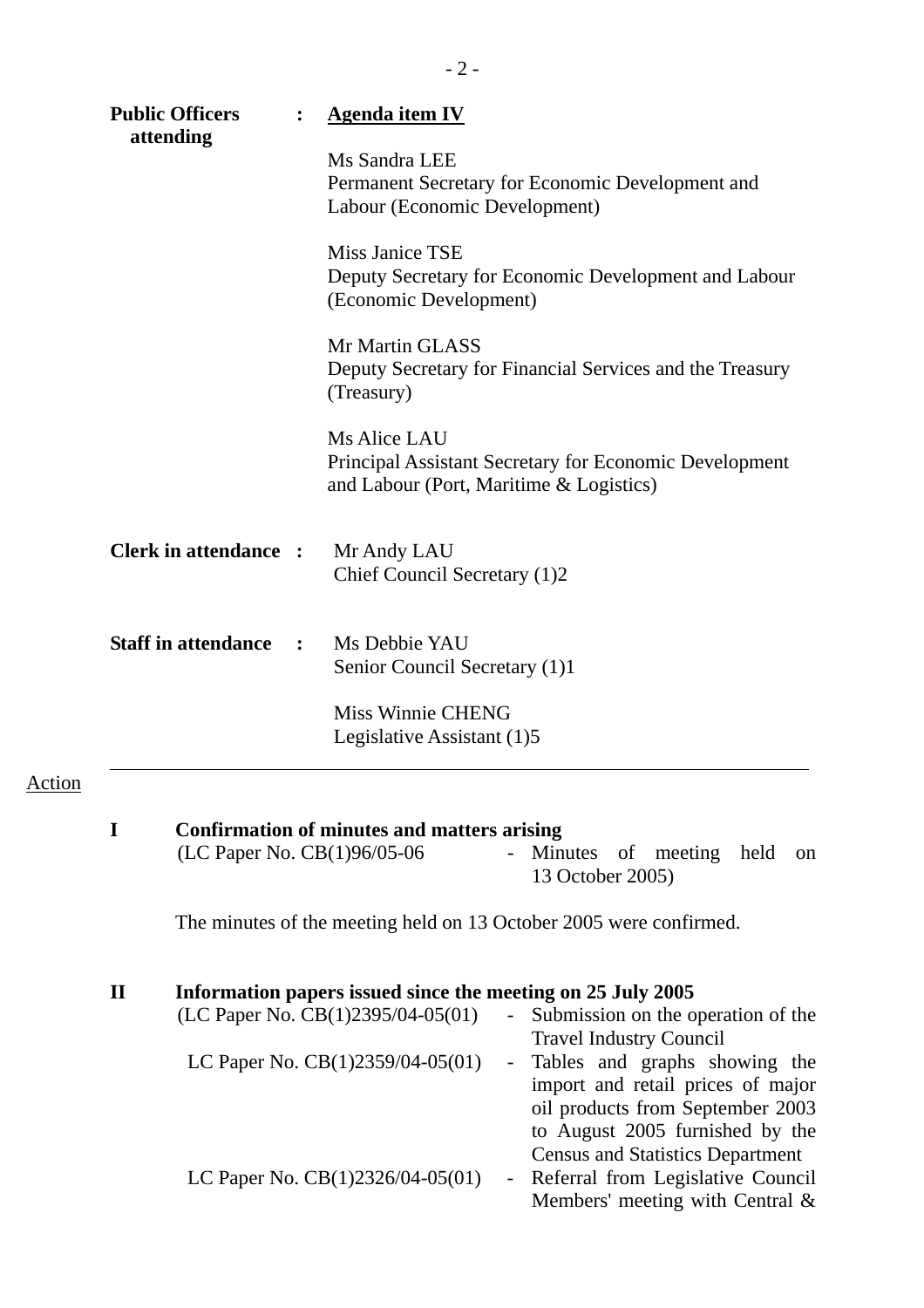|                                    |               | Western District Council<br>$^{on}$ |  |  |  |  |
|------------------------------------|---------------|-------------------------------------|--|--|--|--|
|                                    |               | May 2005<br>12<br>regarding         |  |  |  |  |
|                                    |               | preservation of the Central Police  |  |  |  |  |
|                                    |               | Station heritage site               |  |  |  |  |
| LC Paper No. $CB(1)2317/04-05(01)$ |               | Referral from the Complaints        |  |  |  |  |
|                                    |               | Division - Construction<br>οf       |  |  |  |  |
|                                    |               | Container Terminal<br>10<br>in      |  |  |  |  |
|                                    |               | <b>Northwest Lantau</b>             |  |  |  |  |
| LC Paper No. $CB(1)2232/04-05(01)$ | $\sim$        | Tables and graphs showing the       |  |  |  |  |
|                                    |               | import and retail prices of major   |  |  |  |  |
|                                    |               | oil products from August 2003 to    |  |  |  |  |
|                                    |               | July 2005 furnished by the Census   |  |  |  |  |
|                                    |               | and Statistics Department           |  |  |  |  |
| LC Paper No. $CB(1)2165/04-05(01)$ | $\frac{1}{2}$ | Tables and graphs showing the       |  |  |  |  |
|                                    |               | import and retail prices of major   |  |  |  |  |
|                                    |               | oil products from July 2003 to      |  |  |  |  |
|                                    |               | June 2005 furnished by the Census   |  |  |  |  |
|                                    |               |                                     |  |  |  |  |
|                                    |               | and Statistics Department)          |  |  |  |  |

2. Members noted the information papers issued since last meeting.

| Ш | Items for discussion at the next meeting scheduled for 28 November 2005 |            |  |                              |                                 |  |  |  |
|---|-------------------------------------------------------------------------|------------|--|------------------------------|---------------------------------|--|--|--|
|   | (LC Paper No. $CB(1)109/05-06(01)$                                      |            |  |                              | - List of outstanding items for |  |  |  |
|   |                                                                         | discussion |  |                              |                                 |  |  |  |
|   | LC Paper No. $CB(1)109/05-06(02)$                                       |            |  | - List of follow-up actions) |                                 |  |  |  |

3. Members agreed to discuss the following two items at the next meeting scheduled for 28 November 2005:

(a) Redevelopment plans for the Ocean Park; and

(b) Progress update on Hong Kong Disneyland.

(*post-meeting note:* The Administration has subsequently advised that item (a) be re-titled as "Proposed Funding Arrangement for Ocean Park's Redevelopment Plans".)

4. Members also agreed to convene a special meeting to consider the following two items originally proposed for discussion by the Administration at the next regular meeting:

- (a) Fitting-out works for Government Facilities at the Asia Airfreight Terminal 2; and
- (b) Legislative amendments relating to carriage of dangerous goods by air.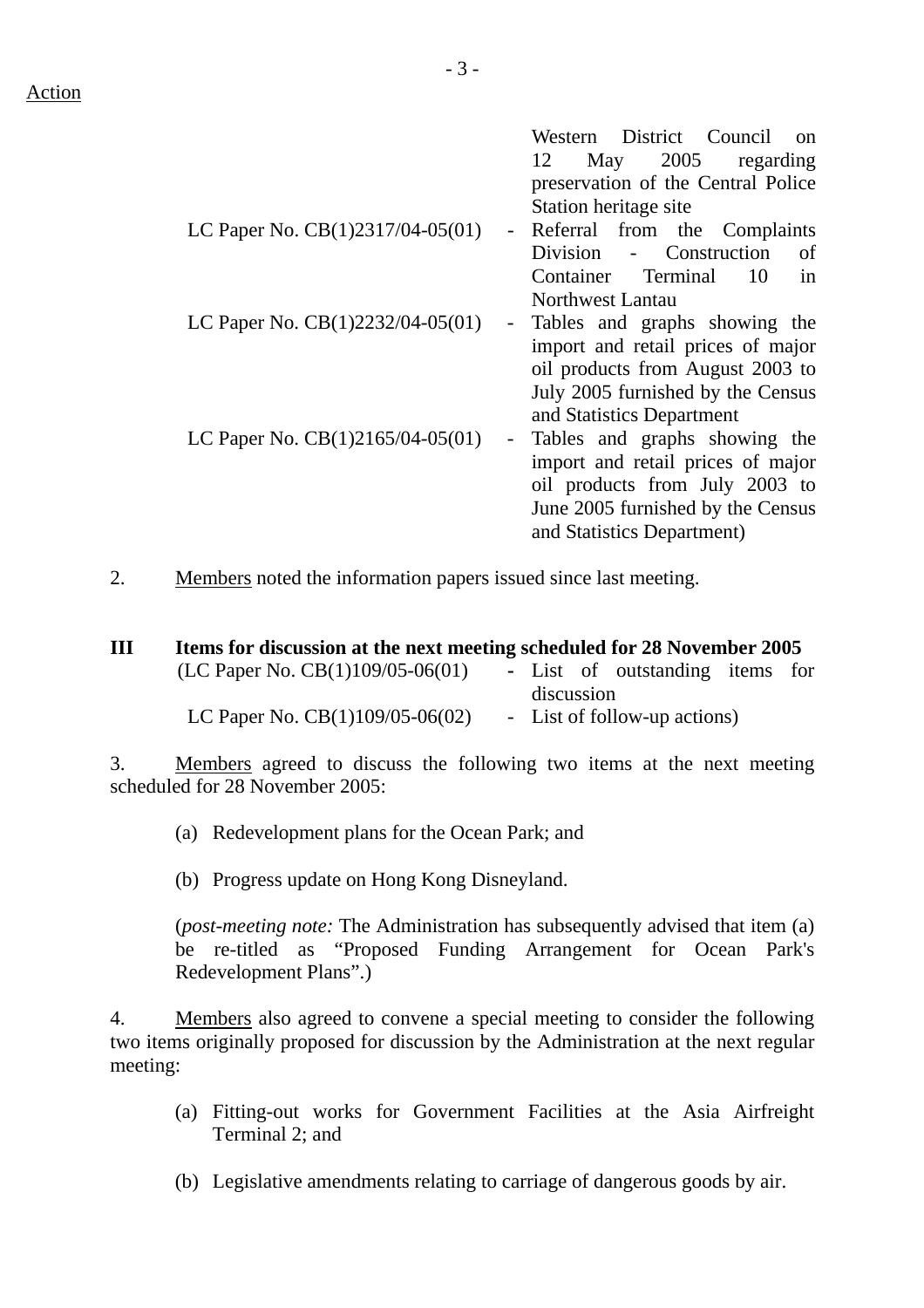(*post-meeting note:* (i) The special meeting has subsequently been scheduled to be held on Tuesday 29 November 2005 at 2:30 pm. Members have been duly notified on 2 November 2005 vide LC Paper No. CB(1)209/05-06. (ii) The Administration has subsequently advised that item (a) be re-titled as "Fitting-out works for Customs and Quarantine Facilities at the Asia Airfreight Terminal 2".)

# **IV Purchase of equity in Digital Trade and Transportation Network Limited**

 $(LC$  Paper No.  $CB(1)57/05-06(01)$  - Information paper provided by the Administration)

5. At the invitation of the Chairman, the Deputy Secretary for Economic Development and Labour (Economic Development) said that on the recommendation of the Hong Kong Logistics Development Council (LOGSCOUNCIL), the Government had concluded an Operating Agreement (OA) with Digital Trade and Transportation Network Limited (DTTNCo) to develop and implement the DTTN services. In order to uphold the neutrality and non-exclusivity of the DTTN services to be provided by DTTNCo, the Government also concluded a Shareholders' Agreement (SA) with Tradelink and DTTNCo, which defined the rights and duties of shareholders of the DTTNCo, including shareholding structure, corporate governance, and additional safeguards over major decisions. Guided by industry consensus for Government to become a shareholder of the DTTNCo so as to ensure that the company would develop and implement the DTTN services in compliance with the OA, the Government also concluded a Shares Acquisition Agreement with Tradelink. Under the arrangement, at present, the shareholding of the Financial Secretary Incorporated (FSI) in the DTTNCo represented 29.17% of the company's issued share capital, with the balance of 70.83% held by Tradelink Electronic Commerce Limited (Tradelink). The Government would seek funding approval from Finance Committee (FC) for the settlement of the acquisition of DTTNCo shares from Tradelink for a cash consideration of \$31.5 million.

6. In response to the Chairman's enquiry about the development of the DTTN system, the Permanent Secretary for Economic Development and Labour (Economic Development) (PS/ED) recapped that the E-logistics Project Group (ELPG) of the LOGSCOUNCIL had been tasked to take up the proposal to develop a DTTN system. Both LOGSCOUNCIL and ELPG had stressed that the DTTN system must comply with the guiding principles of neutrality and non-exclusivity. ELPG had openly invited interested parties to submit proposals in 2003. Three proposals had been received at the end of the invitation period. After careful and thorough consideration, the Assessment Panel set up by ELPG to evaluate the proposals had found the proposal from Tradelink to be closest to the agreed guiding principles. PS/ED pointed out that no exclusive right had been granted to DTTNCo to build and operate the DTTN System. Hence, the other two proponents were at liberty to revise their respective proposals and put them to LOGSCOUNCIL for further consideration.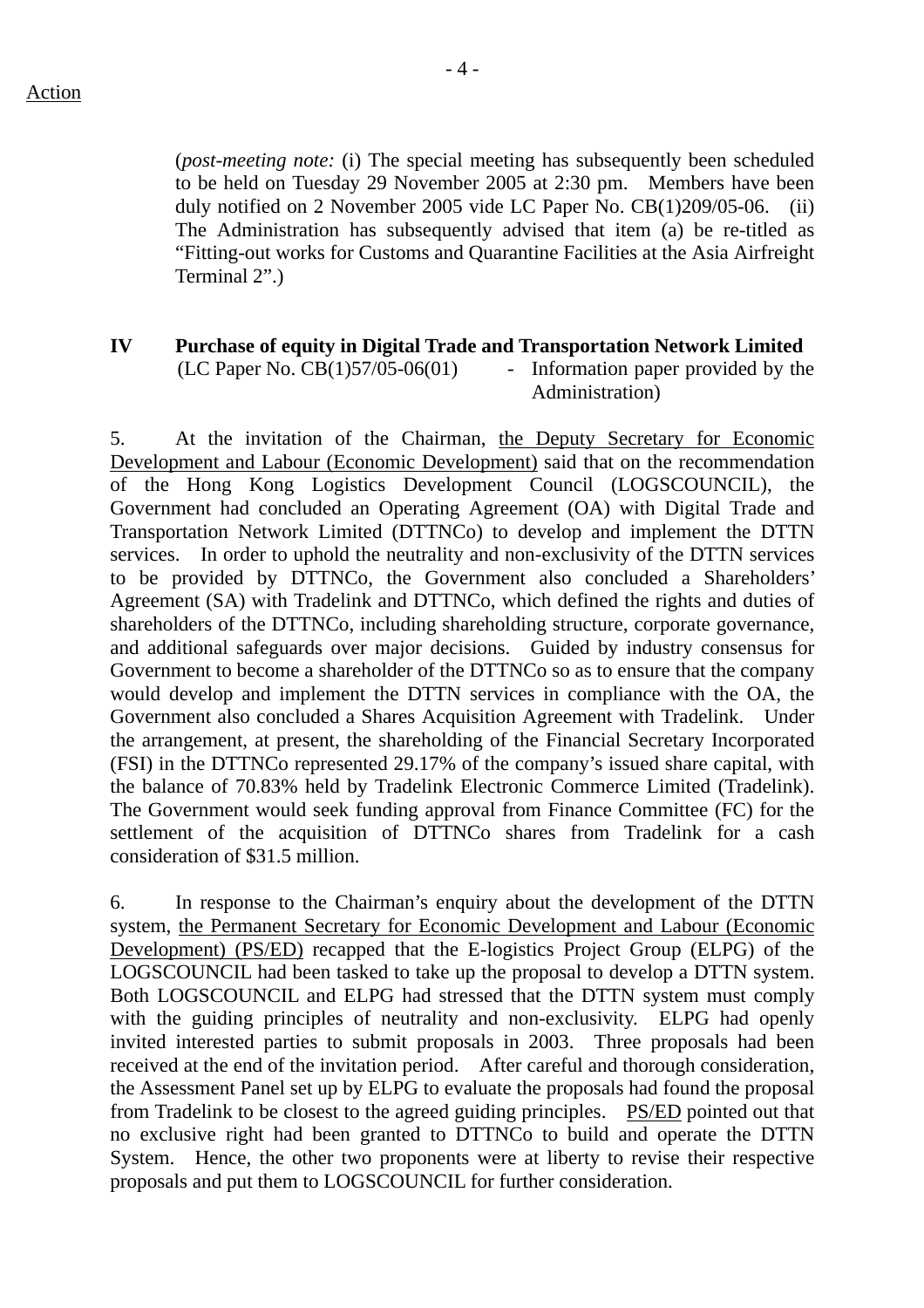7. Ms Miriam LAU declared her interest that she was a member of the LOGSCOUNCIL and ELPG. She said that in the past few years, she had participated actively in the development of the DTTN initiative, in particular in industry consultation. She remarked that the DTTN System would offer a neutral e-platform to facilitate information flow and service integration among various trading parties along the supply chain. With DTTN, it would obviate the need for individual players, particularly small and medium-sized enterprises (SEMs), to develop their own systems from scratch. Ms LAU highlighted that since the data provided by the logistics players contained sensitive information such as the names and contact details of their customers, it was highly important that the DTTN System must provide a level-playing field for all stakeholders, and be perceived by them as free from real or potential conflict of interests or sector influence. As such, there was a strong industry call for Government to become a shareholder of the DTTNCo in order to ensure the neutrality of the DTTN system. Given the DTTN System could act as a catalyst to promote electronic business adoption, especially by SMEs, Ms LAU appealed for Members' support for the Administration's proposal which had been thoroughly considered by the LOGSCOUNCIL.

# Relationship among the Government, Tradelink and DTTNCo

8. Noting that the Government was a major shareholder of Tradelink which wholly owned DTTNCo, the Chairman questioned the need for FSI to purchase equity in DTTNCo.

9. PS/ED and the Deputy Secretary for Financial Services and the Treasury (Treasury) (DS/FST) advised that currently, the Government's shareholding in Tradelink was 42.49%, which would be lowered to about 16% (before exercise of the overallotment option) after the listing of Tradelink in the Hong Kong Stock Exchange this week. DS/FST pointed out that unlike the circumstances some fourteen years previously, when Tradelink needed Government's support for its initial development and operations, Tradelink was now operating in a competitive environment and it was now timely for the Government to sell its stake in the company.

10. PS/ED further advised that there was a strong industry consensus for Government to become a shareholder of the DTTNCo in order to play an effective role in ensuring that the company would develop and implement DTTN services in compliance with the OA. As such, the Government had decided for a purchase of equity in the DTTNCo through the FSI. In reply to the Chairman, PS/ED confirmed that subject to FC's approval, FSI's shareholding in the DTTNCo would represent 29.17% of the company's issued share capital.

### Fair competition

11. Referring to a complaint he had received from an industry player that the operation of Tradelink was anti-competitive, Mr Ronny TONG considered that instead of allowing the free play of market forces, Government's involvement in Tradelink as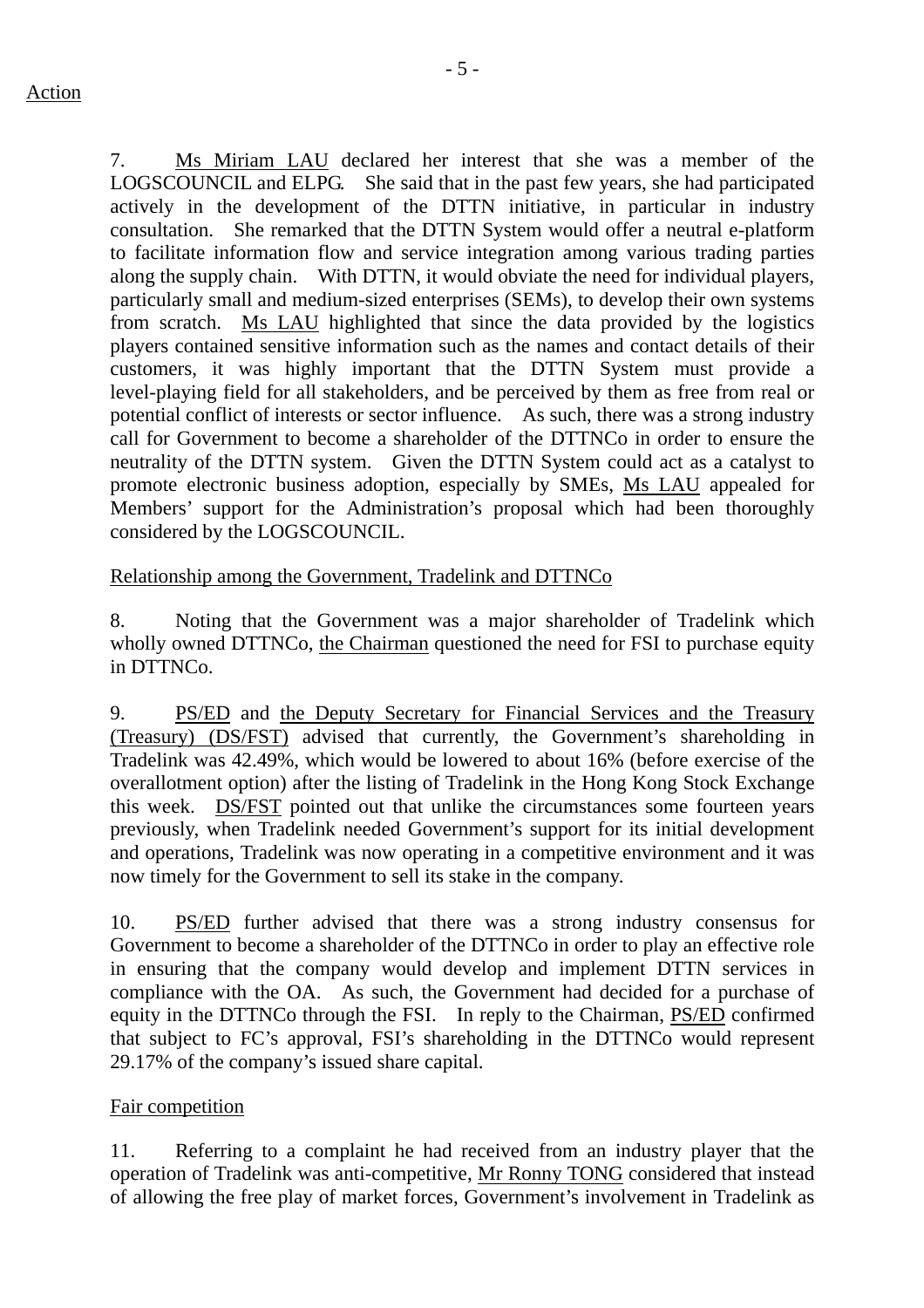a major shareholder might send a signal to the market that Tradelink was an official or quasi-Governmental body. The unique status of Tradelink meant it might be able to conduct business more conveniently. The same situation now happened again to DTTNCo, rendering it a virtual monopoly in the delivery of DTTN services. Mr TONG was disappointed to note that the complainant had filed the case with the Competition Policy Advisory Group (COMPAG) for over a year but not much progress had been made.

12. PS/ED stressed that there was no question of monopoly. She highlighted that the OA concluded between the Administration and the DTTNCo did not grant the company any exclusive franchise. There was an industry consensus that the Administration should be able to take part in major decisions made by DTTNCo, in particular during its initial operation. It was under such a consensus that the Administration had proposed to acquire DTTNCo shares for the launch and subsequent operation of the DTTN System. PS/ED further advised that under the proposed arrangement, the DTTNCo Board of Directors should comprise 11 members, with six appointed by FSI.

13. Mr Ronny TONG did not agree with the Administration. He believed that the Government could still play a key role in the corporate governance of DTTNCo without being a shareholder of the company. Separately, Mr TONG pointed out that the industry referred to by the Administration was representatives from chambers of commerce or large corporations. He considered that the Panel should provide an opportunity for the affected parties to express their views on the development of DTTN System.

14. DS/ED highlighted that it was the Government's long-standing policy to keep its involvement in commercial operations to the minimum. She explained that initially, the industry had only proposed to set up a separate corporate entity, i.e. DTTNCo, to ensure the neutrality of the DTTN system. Subsequently, the industry had indicated that the lack of direct Government involvement would likely undermine industry support for and subscription to the DTTN System. It was against this background and with the support of the LOGSCOUNCIL that the Administration had in the end decided for a purchase of equity in the DTTNCo. Nevertheless, it had proposed to keep its shareholding to the minimum. FSI shareholding in the DTTNCo would eventually be diluted from 29.17% to 21% following the recruitment of other shareholders. DS/ED stressed that with at least 21% shareholding in the DTTNCo, FSI would have a veto power over matters including acquisition, consolidation or reorganization with other business entity; expansion into other business area, etc as major decisions of the DTTNCo were subject to the approval of 80% of its shareholders before they could be put to vote by ordinary or special resolution (the "80% rule").

15. On the question of fair competition, DS/ED reiterated that the OA did not grant any exclusive franchise to the DTTNCo and the use of DTTN services was voluntary. DTTNCo was required to grant a non-exclusive, royalty free, non-revocable and worldwide licence to anyone who applied to it to use and exercise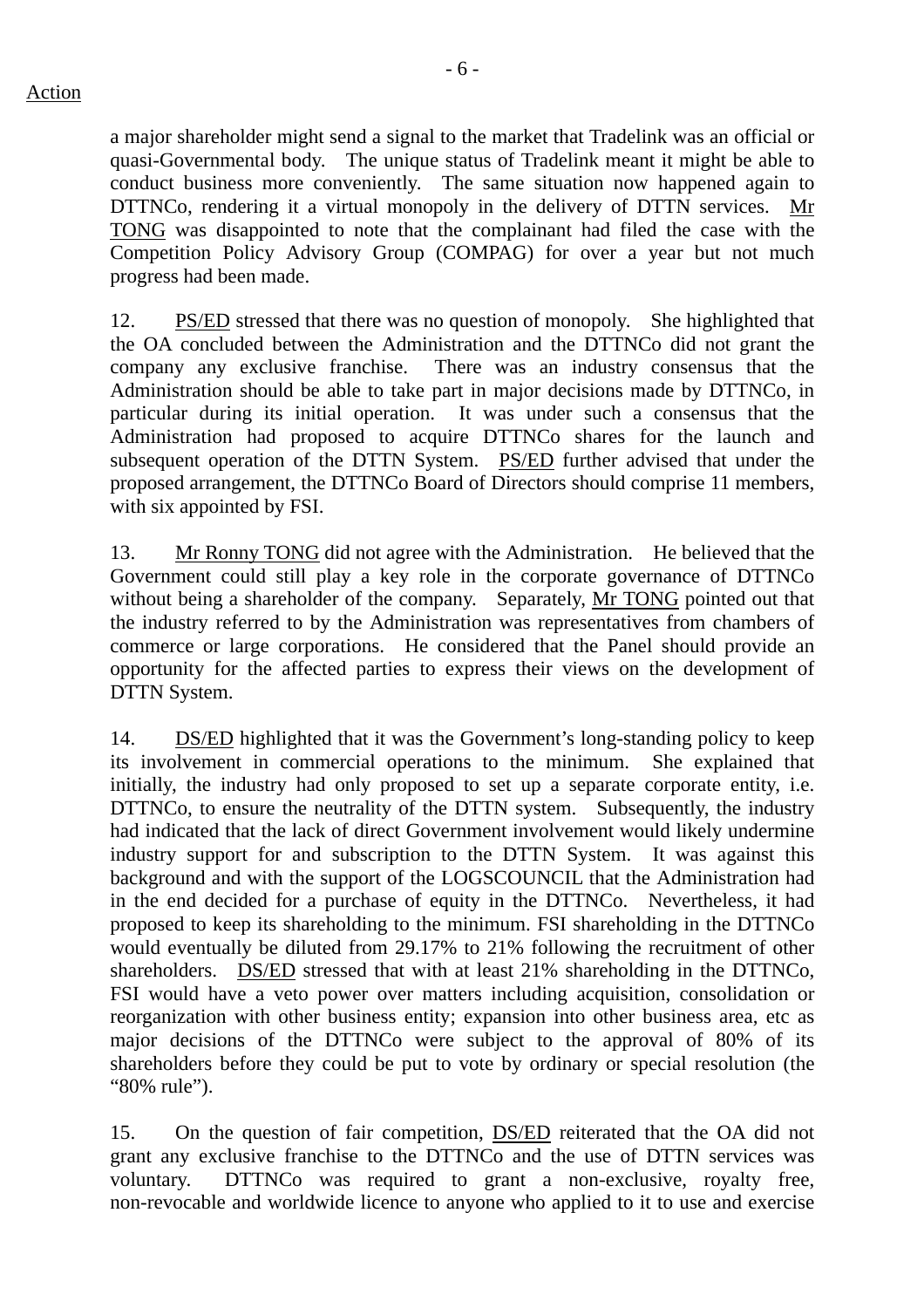the company's intellectual property rights. This ensured that all DTTN standards, protocols and specifications, to the extent that DTTNCo was the author, would be open and non-proprietary.

16. PS/ED supplemented that the membership of LOGSCOUNCIL consisted of 36 members. Ten of them were representatives of industry organisations in the logistics and related sectors.

17. Mr Ronny TONG remained unconvinced of the Administration's reply and reiterated that it was unfair for the Government to show favoritism to a particular company by purchasing its equity.

18. Mr WONG Ting-kwong also received a complaint from the industry that there was a lack of fair competition in the development of the DTTN System. Referring to the principle of "Big Market, Small Government", he did not subscribe to the Administration's explanation on the need to purchase equity in the DTTNCo, in particular when the Government already held shares in Tradelink. Mr WONG accepted that the Government could provide assistance at the initial operation of Tradelink/DTTNCo. However, it should withdraw its participation to nurture and sustain competition once the market had become mature. Mr WONG agreed with Mr Ronny TONG that the parties concerned should be invited to meet with the Panel or express their written views.

19. DS/FST remarked that the Administration was mindful of its policy to uphold the principle of "Big Market, Small Government". In line with its practice to invest in and undertake infrastructure projects which the private sector was unwilling or unprepared at the inception stage to take forward, the Government had decided to purchase equity in DTTNCo. Once the e-infrastructure had been delivered, the Government could sell down its shares, just as in the case of MTR Corporation Limited or Tradelink, to allow more private sector participation.

20. Dr LUI Ming-wah appreciated the Administration's good intention in enhancing Hong Kong's logistics competitiveness by strengthening its e- infrastructure. However, he considered that the Government should minimize its involvement in commercial endeavors and not to intervene in the free market. As such, Dr LUI had reservation about the Government's proposal to purchase equity in the DTTNCo. Dr LUI reflected the views of the affected service providers that Tradelink, being a quasi-Governmental body, had a competitive edge over its competitors in other projects and monopolize the market. He pointed out that the present proposal might impact on the business environment and turn DTTNCo into a monopoly.

21. Mr SIN Chung-kai echoed members' views and expressed reservation on the Administration's proposal. He remarked that following the Administration's line of thought, the Government should purchase equity of the HKEx since it was also providing a neutral e-platform for interested parties to invest in securities. Mr SIN pointed out that there were many ways to monitor the development and conduct of a service in the market, such as by way of regulation. For example, the Securities and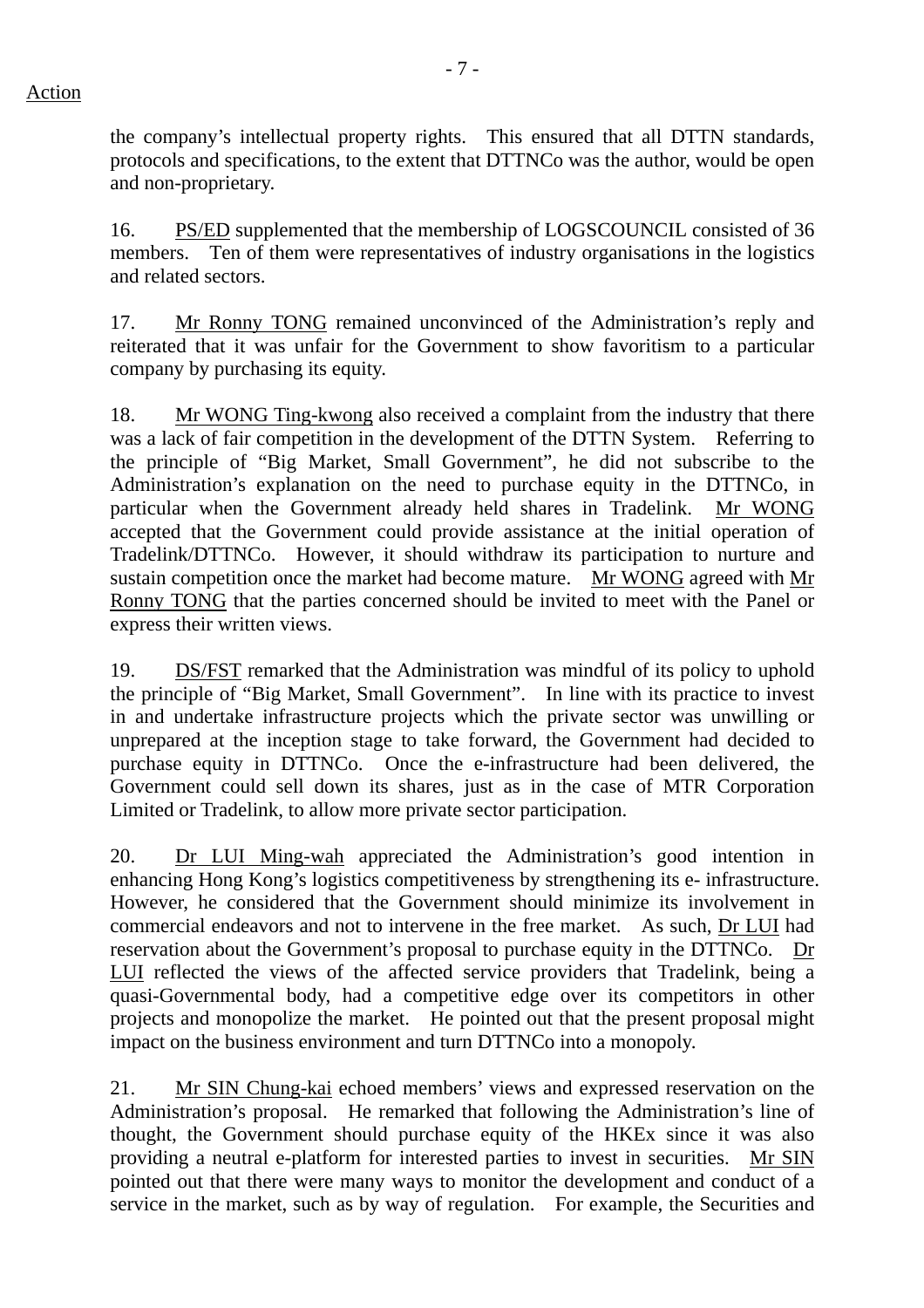Futures Commission was set up to regulate the securities and futures markets in Hong Kong. On fair competition, Mr SIN shared similar concerns and pointed out that other service providers were actually competing with a joint venture partnered between the Tradelink and the Government. He agreed with Dr LUI that there could hardly be genuine fair competition in other deals involving Tradelink in the market. As regards the complaint lodged with COMPAG, Mr SIN understood from the complainant that COMPAG had referred the case to the bureau which was in fact the target of the complaint.

22. DS/ED recapped that there was a strong industry consensus for Government to become a shareholder of the DTTNCo. The industry was worried that the lack of direct Government involvement would likely undermine confidence in and subscription to the DTTN System. In fact, under the proposal, the Government had minimized its financial commitment. Under the "80% rule", with just 21% shareholding in the DTTNCo, FSI would have a veto power over its major decisions. DS/ED further advised that the SA provided that the DTTNCo might invite other parties to subscribe for new shares in the company. A number of industry organizations such as Hong Kong Shippers' Council and Hong Kong Association of Freight Forwarding and Logistics Limited etc. were possible shareholders. It was envisaged that the recruitment of other shareholders would dilute the respective shareholding of the FSI and Tradelink, with an eventual shareholding proportion of 21% by FSI, 51% by Tradelink and 28% by others. To this end, Mr WONG Ting-kwong indicated that the Hong Kong Chinese Importers' and Exporters' Association had not received any invitation to join DTTNCo as a shareholder.

### Benefits of the DTTN system to SMEs

23. Mr KWONG Chi-kin noted that participation of industry players and their acceptance of the DTTN system were imperative to ensuring the success of DTTN. However, he understood from certain SMEs that they were worried that the system which was developed by those large corporations holding shares in Tradelink might not meet their need. To address the problem, Mr KWONG enquired if the LOGSCOUNCIL could consider appointing representatives from SMEs or labour unions as its members.

24. In response, PS/ED assured members that during the assessment process, ELPG had formed a Technical Subgroup to advise on the technical aspects of the proposals in the light of the standards and requirements enshrined in the DTTN Report. Moreover, the DTTNCo was required to perform and comply with standards, protocols and specifications agreed and endorsed by an advisory group, comprising representatives of different industry stakeholders, academics and professional associations, to ensure that the technical standards and business processes adopted would be appropriate for the Hong Kong trade and logistics communities. As regards membership of the LOGSCOUNCIL, PS/ED said that it was the intention of the Administration for the LOGSCOUNCIL to be as representative as possible.